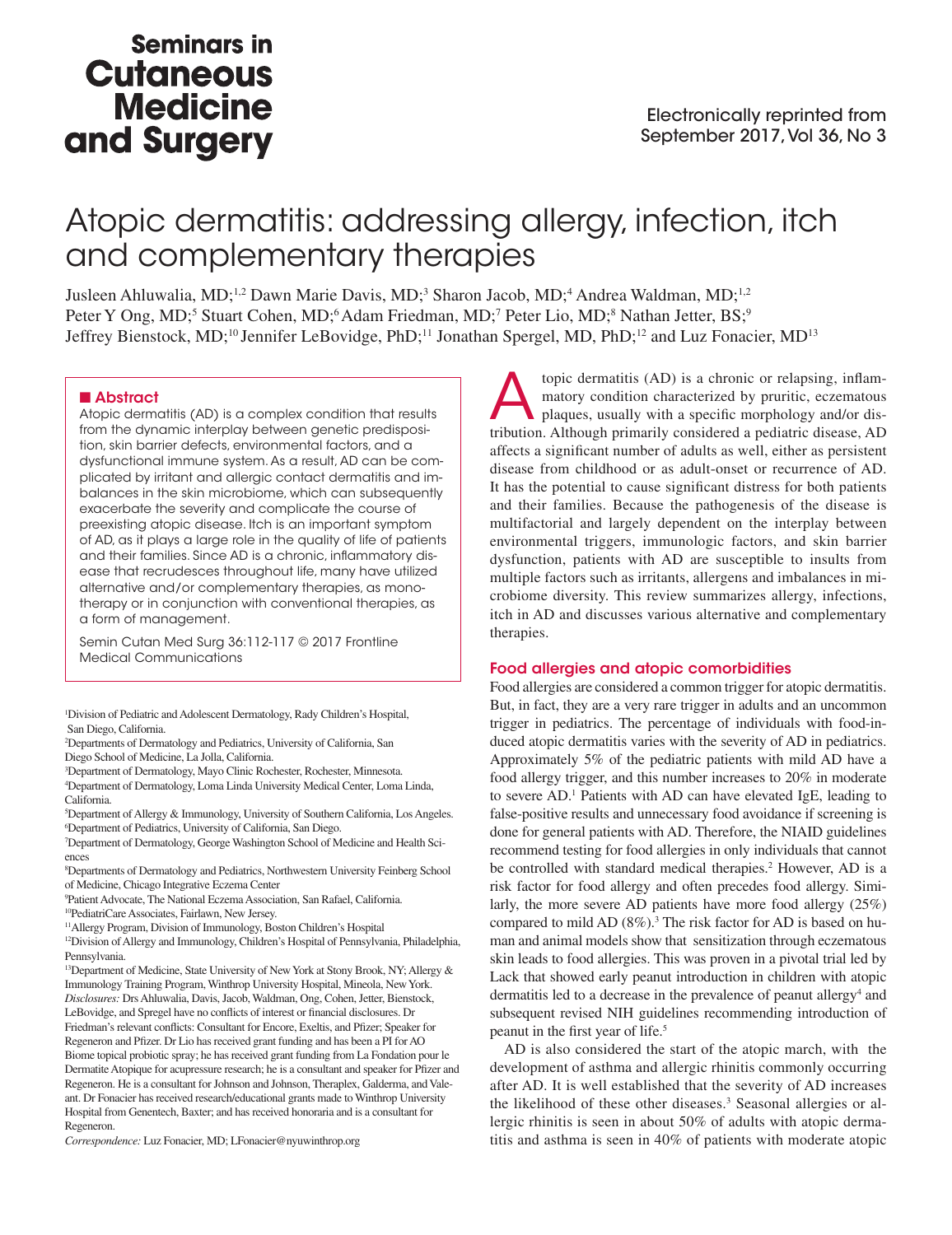dermatitis.<sup>6</sup> Similar rates have been observed in pediatric studies, with 33% having allergic rhinitis and 38% having asthma and allergic rhinitis in an observational study of 2270 children with AD.<sup>7</sup> In theory, the control of atopic dermatitis may prevent the development of asthma and allergic rhinitis, indicating the importance of treatment of AD (refer to discussion in Davis et al, Diagnosis, Comorbidity, and Psychosocial Impact of Atopic Dermatitis in this issue).

## Allergic dermatitis

Historical perception premised that patients with AD had decreased susceptibility to developing allergic contact dermatitis (ACD) due to the predominant T-helper 2 response, rather than T-helper 1 delayed mediation response.8,9 Current evidence suggests an underestimated impact of contact sensitization on AD and reveals fundamental elements that increase susceptibility in AD.10-14 One critical factor is the impaired skin barrier function confounded by the repeated application of topical therapeutics to restore the barrier, which can notably contain potential allergens.8,9 Potential allergens include emulsifiers, preservatives, solvents and other additives (eg, fragrances).10 Occlusion in a moist environment, as indicated in patients with AD, prolongs contact between skin and allergic material (dyes, finishes, surfactants, etc).<sup>10</sup> This is especially relevant because certain haptens (small molecular weight chemicals) readily penetrate barriercompromised skin.

Data have indicated that AD patients are as likely as the general population to develop ACD, with metals, fragrances, topical antibiotics, wool alcohols/lanolin, and surfactants being highly prevalent allergens.15,16-18 Nickel is the most common sensitizer in asymptomatic children. In a study, 12.9% of children (aged 6-67.5 months) were positive patch test to nickel.<sup>19</sup> Several risk factors for development of nickel allergy include body piercings (sustained contact with releasable nickel in the setting of a wounded barrier) and bacterial colonization, which upregulates inflammatory mediators that play a role in the development of contact sensitization.

Emollients are frequent sensitizers, which commonly include preservatives (formaldehyde-releasing preservative [FRPs], benzoates, methylisothiazoline [MI]), emulsifiers (propylene glycol, sorbitans, lanolin) and fragrance-based chemicals such as Compositae (chamomile). Topical antibiotics/antiseptics (eg, neomycin, bacitracin, benzalkonium chloride) are also frequently implicated as sensitizers in patients with AD.<sup>17</sup> Prevalent surfactant allergens include cocamidopropyl betaine, amidoamine, and dimethylpropylamidoamine. Disperse dye allergy has also been reported from textiles (uniforms).

Isothiazolinone contact allergies are frequent across all populations. These preservatives are commonly used in cosmetics and toiletries and in household products such as shampoos, detergents, and cleaners. MI is often used in combination with MCI (methylchoroisothiazolinone), and is commonly referred to as Kathon CG. The neck and flexural areas of limbs were frequently involved in those with positive patch test reactions to nickel and Kathon CG.<sup>20,21</sup> Methylisothiazolinone has been reported to cause systematized reactions in AD patients.<sup>20</sup>

Patch testing is an indispensable element of eczema diagnosis to identify region sensitizers in both ACD and AD, as not all flexural dermatitis is AD.21-23 Clinical relevance of positive patch test reactions is critical. Allergen avoidance is the definitive method to assess relevance and is the mainstay of treatment.<sup>8,21, 23</sup>

## Infection

It is well known that patients with AD have a high frequency of bacterial, viral, and fungal infectious complications, largely due to skin barrier dysfunction and immune dysregulation. Keratinocytes do not only serve as a physical barrier, but also play a role in generating immune responses as a first-line defense. Keratinocytes upregulate antimicrobial peptides (AMPs), which are essential in directly suppressing microbial pathogens in addition to signaling the immune system through the production of cytokines and chemokines. In AD, barrier defects allow the penetration of allergens and infectious agents, which are then presented by dendritic cells to upregulate the Th2 pathway and thus the inflammatory cascade.24 Moreover, increased pH promotes reproduction and adhesion of pathogenic microbes.<sup>24,25</sup>

Adaptive immunity has also been implicated in activating the inflammatory response in infected AD patients.<sup>24</sup> In affected areas, plasmacytoid dendritic cells (DCs), which are vital in combating viral infections, are lacking.26,27 Conversely, Langerhans cells (LC) are increased, which, when activated, aids in Th2 polarization.28 Th2 response yields an upregulation in IL-4, IL-5, IL-10, and IL-13.29 The latter phase of inflammation is characterized by IFN-y, IL-12, and GM-CSF, which characterize the Th1 response.<sup>30</sup> These cytokines and subsequent responses are important in the pathogenesis of AD and culminate in immune dysfunction.

The skin microbiome is dependent on skin pH and functionality of keratinocytes. Commensal bacteria, such as *S. epidermis* and *S. hominis*, in particular, play a role in immunomodulation.<sup>31-35</sup> By secreting inhibitory proteins that suppress the growth of pathogenic bacteria, the normal microbial composition can prevent colonization and infection. Thus, compromise of the skin barrier, changes in pH, and immune dysfunction set the stage for infection in AD patients.24

*S. aureus* is a saprophytic bacteria detected in 5%-30% of normal skin.25 The carriage rate of *S. aureus* is 76% of nonlesional skin, and 93% of lesional skin of AD patients. *S. aureus* is the most common skin infection in AD, which can potentially lead to severe and invasive bacterial infection, such as sepsis, endocarditis, and septic arthritis.<sup>24</sup> Its enterotoxins A-E, also known as superantigens, contribute to the pathogenicity of *S. aureus* as they act as allergens.25 These superantigens bind as intact proteins to T-cell receptors and MHC class II molecules to activate T cells to produce inflammation at both the local and systemic level. *S. aureus* is also known to produce high levels of serine proteases, which are known to degrade the skin barrier.

Patients with AD are susceptible to MRSA, with prevalence of MRSA colonization ranging from 11% to 34%.25 It has been hypothesized that AD patients colonized with MRSA tend to be corticosteroid resistant because Staph superantigens compete with the beta isoform of the glucocorticoid receptor. If the infection is limited to localized areas, topical antibiotics, such as mupirocin, may be indicated. However, if the lesions are widespread, oral antibiotics are warranted. Intravenous antibiotics are required for invasive infections. If there is a history of MRSA colonization or a family history of MRSA infection, evaluation and decolonization for MRSA must be considered.25

Eczema herpeticum (EH) affects approximately 3% of AD patients<sup>25</sup> and is caused by herpes simplex virus (HSV). EH is characterized by clusters of multiple, uniform, 2-3 mm crusted papules,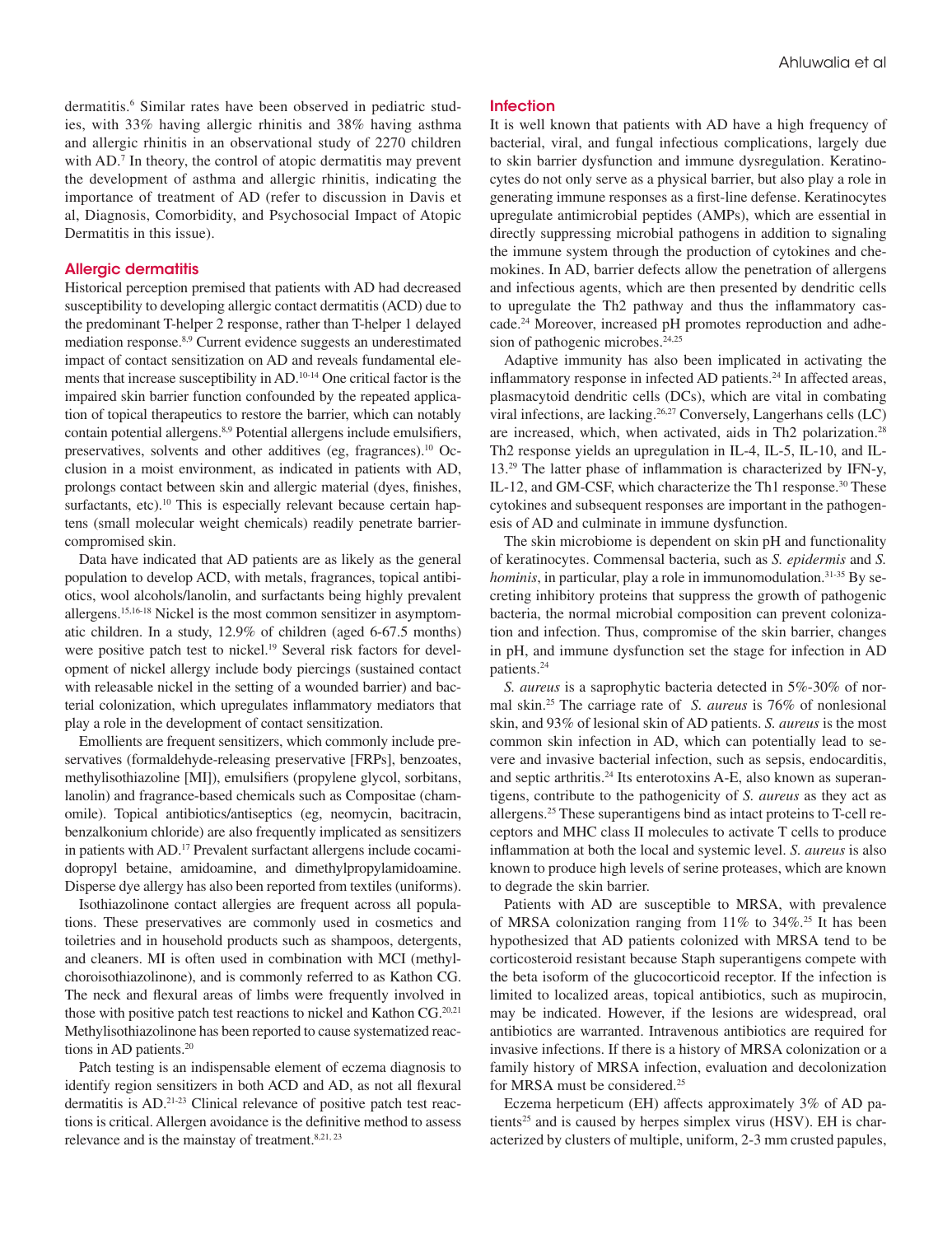and vesicles may develop in untreated or poorly controlled AD. The initial infection may be accompanied by fever, malaise, and lymphadenopathy. Because staphylococcal alpha toxin promotes viral replication in keratinocytes, *S. aureus* infections may be associated with AD patients who have been infected with EH. Those who develop EH tend to have a greater Th2 response when compared to AD patients who do not develop EH. It has been noted that cytokines that are invoked by the Th2 response are thought to inhibit antiviral defense mechanisms.

Genetics may also render an AD patient vulnerable to EH. For example, mutations in TSLP and signal transducer and activator of transcription 6 (STAT6) are associated with EH in patients with AD.36-37 Moreover, genetic differences in specific interferons and their receptors are associated with an increased risk of developing EH.38 Filaggrin mutations have a stronger association in AD patients who develop EH when compared with those who do not develop EH.39

Viral culture swab or PCR methods can be used to diagnose HSV. Depending on the extent of involvement and virulence of the infection, therapy can range from oral to intravenous acyclovir. Ophthalmology consultation for eye involvement may be indicated. Because most EH patients may have secondary bacterial infections, coverage with antibiotics should be considered.<sup>25</sup>

Patients with underlying AD can present with vesicles and erosions within lesional areas and can also have coxsackie virus infection that has been termed eczema coxsackium  $(EC)$ .<sup>25</sup> The demographics reveal a predilection for preschool-age children, with infections primarly occurring from late spring to early summer. EC is associated with the relatively common hand, foot, and mouth disease (HFMD), which has been linked with CVA16 infection. However, whereas oral erosions and gray-white vesicles predominate within an acral distribution in HFMD, EC is superimposed on AD lesions and on the buttocks. Many also have associated fever and constitutional symptoms. A positive lesional PCR for enterovirus confirms the diagnosis of EC. Viral culture for CVA6 is not recommended as the virus does not grow well in culture. Treatment is supportive with an appropriate skin care regimen.<sup>40-41</sup>

Eczema vaccinatum (EV) is a complication of smallpox vaccination, that is caused by live vaccinia virus in smallpox vaccine administered to AD patients.42 This infection manifests as a rapidly developing, generalized vesiculopustular rash with systemic illness. EV can have a significant mortality rate ranging from 5% to 40%.25 The intrinsic qualities of the poxvirus combined with the immune dysfunction of AD can render a patient more prone to EV. The virus replicates in skin with preexisting inflammation, as hyperplastic keratinocytes promote viral replication. Moreover, the virus can stimulate production of epithelial growth factor and thus cause keratinocytes to enter mitosis phase, further promoting viral infection. Because the use of smallpox vaccine has not been frequent for several decades, cases of EV have not been frequently encountered. However, because of the concern that smallpox (variola) virus may be used as a biological weapon, military smallpox vaccination has resumed since 2002. As a result of careful screening to exclude AD patients, only rare cases of EV have been reported in the recent years. EV patients are reported to CDC for treatments with vaccinia immunoglobulin and antiviral drugs.42

Molluscum contagiosum virus (MCV) favors infection in the

skin of AD patients, and has been referred to as eczema molluscatum (EM). Clinically, up to hundreds of umbilicated flesh-colored papules affect both lesional and nonlesional skin of AD (likely through autoinoculation).43 MCV inhibits the immune response and down-regulates natural killer cell and T-cell activation through release of inhibitor proteins against chemokines.<sup>44</sup> Since most lesions are self-limited, EM may be managed with observation alone. However, cases with severe pruritus may warrant treatment with cantharadin, cryotherapy, curettage, or topical agents.

Recent studies have revealed that the fungi compose 1% to 22% of the normal skin microbiome, the most common species being *Malassezia*. <sup>45</sup> *Malassezia* spp rely on exogenous lipids for their metabolic requirement. *Malassezia* spp, as part of the normal skin microbiome, interact with cutaneous dendritic cells or lymphocytes. However, the mechanism of interaction between *Malassezia* spp and host cells remains unclear.<sup>45</sup> Many AD patients are sensitized to *Malassezia* spp, which may correlate with the severity of disease.46-48 Several trials have investigated the role of topical or systemic antifungals in AD patients, although, with equivocal results. Several trials investigating the efficacy of ketoconazole topically applied to head and neck AD showed a decrease in *Malassezia* colonization, but no improvement in clinical severity.49 Other data revealed that oral itraconazole treatment in AD patients improved head and neck AD lesions and reduced the need for topical corticosteroids.49 Candida yeasts are also part of the normal flora of mucosal surfaces. More than 50 different candida species have been identified. *Candida* spp have been cultured more often from normal-looking and lesional skin in AD patients when compared with healthy individuals. However, the impact of *Candida* spp on clinical severity is unclear. Chronic dermatophyte infections are also common in patients with AD, and likely play a role as allergens. Similar to that of *Candida* spp, the data regarding the association of AD with chronic dermatophyte infections remains ambiguous.49, 50

## **Pruritus**

Pruritus (itch) in AD is usually severe and has a huge impact on the patient's quality of life. Pruritus is an unpleasant sensation that elicits the urge to scratch. Sensation of pruritus can be triggered by endogenous and exogenous stimuli that activate specific peripheral un-myelinated C-fiber nerve endings in the dermis and epidermis. The pruritogenic stimulus is then signaled along the dorsal root ganglion via the spinal cord before crossing to the contralateral spinothalamic tract reaching different areas of the cortex. The scratching reflex is initialized in the motor cortex.<sup>51</sup> The central nervous system modulates the perception of "itch" and triggers the desire to scratch. In lamina 1 of the dorsal horn, the gastrinreleasing peptide receptor plays a role in mediating itch sensation in the spinal cord. Cutaneous pruritogens include histamine, proteases, neuropeptides, acetylcholine, neurotrophin-4, cytokines, platelet activating factor, endothelin, and certain leukotrienes and cytokines.<sup>51</sup>

Patients and families report the itch-scratch cycle to be the most significant aspect of coping with eczema, with the impact on quality of life comparable to that of chronic pain. Children display increased irritability and fussiness when itchy, and greater itch intensity has been associated with depressed mood in teens and adults.52-53 Patients and families experience helplessness and frus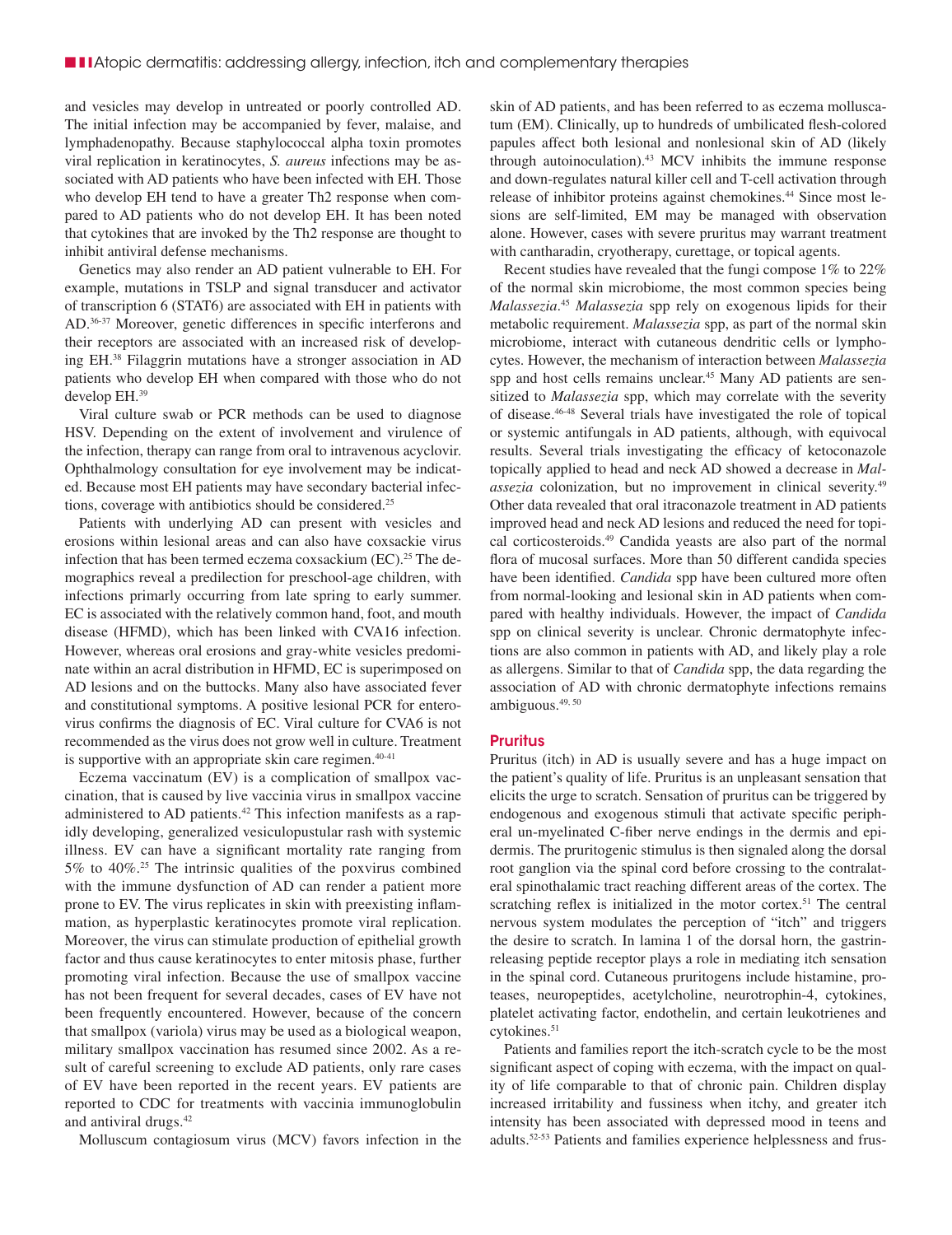tration around controlling the itch, and parent-child conflict over scratching is common. Because psychological stress is a known trigger of itch and skin flares, the emotional stress of having eczema can exacerbate the condition, creating a vicious cycle.<sup>54</sup> Sleep disturbance is reported in over 60% of children and adults with eczema, including difficulty falling asleep, nighttime awakenings, reduced sleep efficiency, and daytime tiredness.<sup>55</sup> Sleep disturbance in turn can negatively affect daytime functioning, including mood, behavior, concentration, and cognitive functioning. Parental sleep is also disturbed, with 30% of parents co-sleeping with children to reduce nighttime scratching.<sup>55</sup>

Primary therapy to treat AD-associated itch includes identification and elimination of trigger factors, maintaining the skin barrier through emollients, and addressing psychological and behavioral components. Elimination of trigger factors includes avoiding activities that lead to pronounced sweating and avoiding exogenous factors such as contact with wool and exposure to aeroallergens (including dust mites, pollen, and animal dander) and foods that have been identified as triggers. Symptomatic management of itch may entail treatment with topical emollients, corticosteroids, calcineurin inhibitors, and crisaborole. Other antipruritic topicals include menthol, capsaicin, topical antihistamines, topical naltrexone, and N-palmitoylethanolamine.<sup>56</sup>

Oral medications to reduce itch include systemic anti-inflammatory agents and antipruritic agents. Treatments targeting the anti-IL-31 receptor A or anti-IL-4 receptor alpha have been promising in research settings. Conventional therapies for atopic dermatitis are available to reduce atopic itch; however, the results have been equivocal. Patients may benefit from a multidisciplinary approach to itch management, including psychological and behavioral interventions such as relaxation training, stress management, trigger identification, and habit reversal (substitution of competing responses when the urge to scratch arises).<sup>54-56</sup>

## Alternative and complementary therapies

 It is thought that more than half of patients with AD have tried an alternative type of therapy. Alternative medicine encompasses treatments that have not amassed sufficient evidence, or have evidence to suggest that they are ineffective, and thus remain outside the cannon of conventional therapy. Challenges arise when some treatments may not be safe or regulated to ensure safety, and when some treatments are difficult to test in controlled settings. Yet, there are a few treatments that have at least some evidence of safety and efficacy. Conventional health care practitioners are reluctant to recommend many of these treatments, as the paucity of scientific studies supporting them often means a lack of clinical consensus on their optimal use. Nevertheless, it is worthwhile to consider some of these as adjuncts to traditional medical therapy, as eczema can be a chronic and debilitating condition for many, and simple awareness to some of the commonly discussed therapies can help address patient concerns.<sup>57</sup>

Vitamins and probiotics are often recommended during patient encounters with alternative practitioners. Such vitamins include topical B12, oral vitamin D, pyridoxine, zinc phosphate, selenium, sea buckthorn seed, and hempseed oil. There are many disparate studies, and often contradictory findings. For example, a study by Camargo et al showed that vitamin D supplementation improved winter-related AD among Mongolian children, a population likely to have vitamin D deficiency in winter.<sup>58</sup> Another study by Hata et al, a multi-center, placebo-controlled, double-blind study in 30 pts with AD and 30 non-atopics randomized to 4,000 IU of D3 or placebo, found no significant change in eczema severity scores.59 These 2 examples demonstrate some of the confusion in this area, and nicely illustrate the difficulties in the entire category of alternative and complementary treatments.

Preliminary data investigating the clinical utility in ingesting probiotics in AD patients have been supportive; however, additional data is needed to support its efficacy, as well as to determine ideal strain(s), dosage, and frequency of administration.<sup>57</sup>

Food exposure has been implicated as a trigger for an AD flare.<sup>59</sup> Oftentimes dairy, gluten, sugar, and/or dye-free diets are recommended to AD patients. There may be certain foods that significantly contribute to atopic flares and have been proven by a double-blind, placebo-controlled challenge to exacerbate a patient's AD. However, these are usually limited to a few identified foods, and current evidence is scarce concerning the efficacy of any particular diet in controlling eczema symptoms, except for avoiding foods one is truly allergic or sensitive to.<sup>60</sup> Current guidelines discourage the avoidance of particular foods unless they are verified allergens that exacerbate AD.

Herbal therapy has a long history, particularly in Asian countries. Certain plant extracts, in the form of tea or tinctures, or creams and lotions, can be used to reduce inflammation associated with AD. In 2004, a Cochrane review discussed collective evidence for herbal medicine in AD. Although a trend toward positive benefit was observed, recommendations regarding the use of herbal medicine in AD could not be made, as most studies were small.<sup>60</sup> For example, a small randomized control trial showed significant efficacy in more than half the children who used Chinese herbal treatments for AD when compared with the placebo group. $61-62$ 

Acupuncture and acupressure have been modestly successful in reducing pruritus in patients with AD.<sup>60,63</sup> These methods are based on the belief that ill health is the result of poor flow of "qi" (energy) along meridians (energy channels). Stimulating certain points along these meridians can result in improvement of symptoms and better health. Fine needles, often not much thicker than a hair, are inserted into prescribed points and, if performed correctly, is a painless and relaxing process.<sup>60</sup>

Massage therapy is a gentle technique that has been shown to reduce stress and anxiety around AD and may also help with the skin itself. Benefits of massage therapy include improved circulation, stimulation of the parasympathetic nervous system to evoke a relaxation response, and elevated mood through endorphin release. Massage using a carrier oil specifically chosen for eczema-prone skin may also have the effect of improving the condition of the skin. Two small studies demonstrated improvement in AD severity in pediatric patients with or without oils applied to skin with massage techniques.<sup>64,65</sup>

Hypnotherapy may influence the subconscious to aid healing and reduce the inflammation of eczema. A small RCT demonstrated a significant decrease in body surface area involved in pediatric patients with AD who were treated with hypnotherapy, when compared with a control group; however, results were similar to those receiving biofeedback. Another small study showed that adults with AD resistant to conventional treatments demonstrated significant improvement in symptoms while on hypnotherapy.<sup>57,60</sup>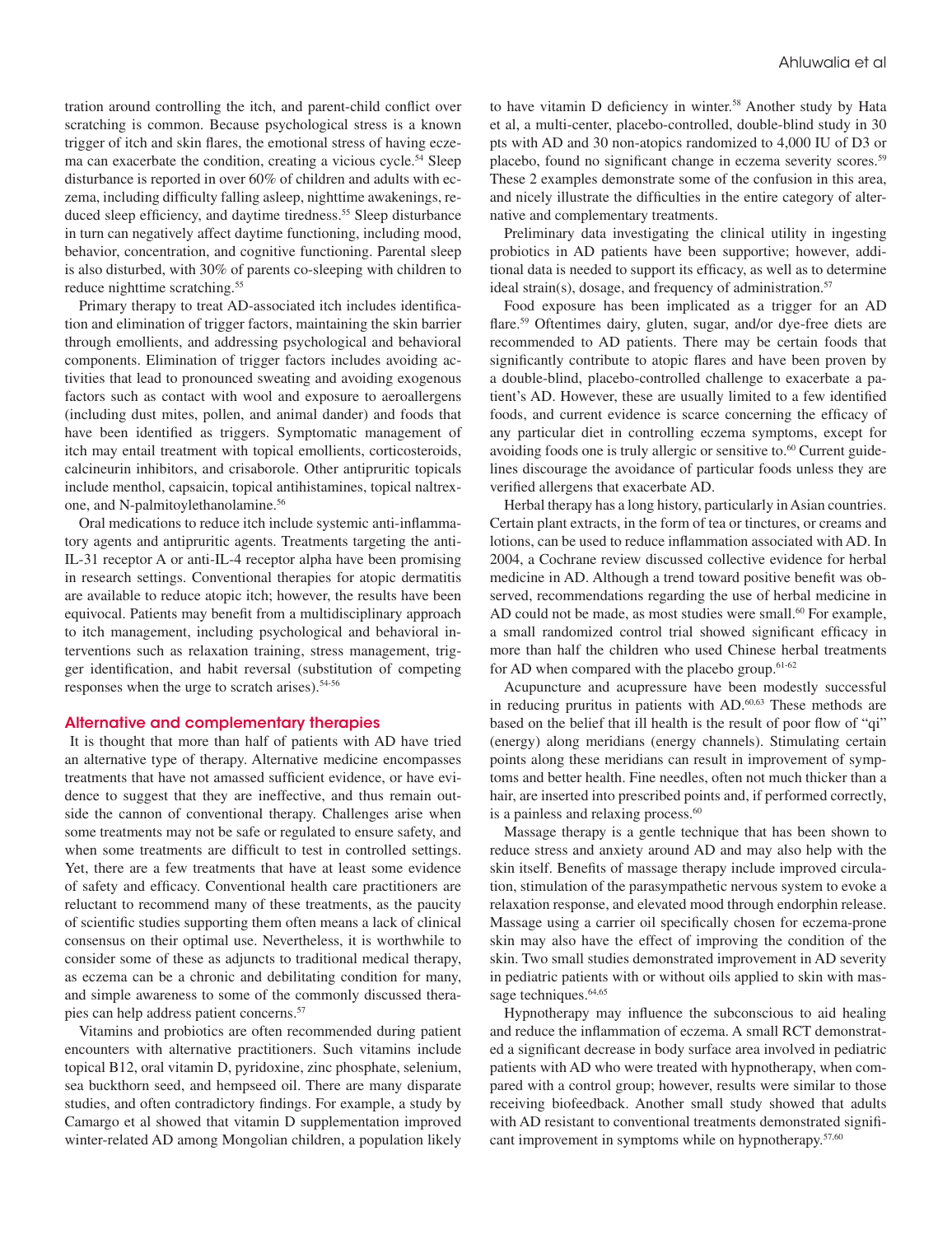Aromatherapy is defined as the use of oils to produce a physiological and/or psychological effect through olfaction.<sup>60</sup> Treatment is often combined with massage techniques. Certain essential oils have properties that may help heal skin damaged by eczema.<sup>60</sup> For example, German chamomile and yarrow reduce inflammation, while lavender and helichrysum may promote new cell growth. Tea tree and manuka honey may play a role in the prevention of infection. Oils such as calendula, coconut, and borage are rich in fatty acids that may help rebuild a weakened skin barrier system. One study showed a significant improvement in the massage therapy group (with or without aromatherapy) but there was no significant difference between the aromatherapy and massage-only groups.<sup>65</sup>

Several complementary approaches in the management of AD have been described, mostly as adjuvant modalities in conjunction with topical conventional agents. Stress may be a key factor in promoting immune dysfunction. Thus, relaxation may have a positive effect on patients' quality of life by means of reducing stress, yet there is little evidence to support its impact on the clinical severity of AD.64,65

There are many possible alternative therapies, and many questions remain. Pending further investigation, it is best to seek a knowledgeable guide for recommendations regarding these treatments.

#### References

- 1. Forbes LR, Saltzman RW, Spergel JM. Food allergies and atopic dermatitis: differentiating myth from reality. *Pediatr Ann*. 2009;38(2):84-90.
- 2. Boyce JA, Assa'ad A, Burks AW, et al. Guidelines for the Diagnosis and Management of Food Allergy in the United States: Summary of the NIAID-Sponsored Expert Panel Report. *J Allergy Clin Immunol.* 2010;126(6):1105-1118. https://doi. org/10.1016/j.jaci.2010.10.008.
- 3. Schneider L, Hanifin J, Boguniewicz M, et al. Study of the Atopic March: Development of Atopic Comorbidities. *Pediatr Dermatol.* 2016;33(4):388-398. https://doi. org/10.1111/pde.12867.
- 4. Du Toit G, Roberts G, Sayre PH, et al. Randomized trial of peanut consumption in infants at risk for peanut allergy. *N Engl J Med*. 2015;372(9):803-813. https://doi. org/10.1056/NEJMoa1414850.
- 5. Fleischer DM, Sicherer S, Greenhawt M, et al. Consensus communication on early peanut introduction and the prevention of peanut allergy in high-risk infants. *Ann Allergy Asthma Immunol.* 2015;115(2):87-90. https://doi.org/10.1016/j. anai.2015.06.001.
- 6. Simpson EL, Bieber T, Eckert L, et al. Patient burden of moderate to severe atopic dermatitis (AD): Insights from a phase 2b clinical trial of dupilumab in adults. *J Am Acad Dermatol*. 2016;74(3):491-498. https://doi.org/10.1016/j.jaad.2015.10.043.
- Kapoor R, Menon C, Hoffstad O, Bilker W, Leclerc P, Margolis DJ. The prevalence of atopic triad in children with physician-confirmed atopic dermatitis. *J Am Acad Dermatol* 2008;58(1):68-73. https://doi.org/10.1016/j.jaad.2007.06.041.
- 8. Aquino M, Fonacier L. The role of contact dermatitis in patients with atopic dermatitis. *J Allergy Clin Immunol Pract*. 2014;2(4):382-387. https://doi.org/10.1016/j. jaip.2014.05.004.
- 9. Thyssen JP, McFadden JP, Kimber I. The multiple factors affecting the association between atopic dermatitis and contact sensitization. *Allergy.* 2014;69(1):28-36. https://doi.org/10.1111/all.12358.
- 10. Jacob SE, Goldenberg A, Nedorost S, Thyssen JP, Fonacier L, Spiewak R. Flexural eczema versus atopic dermatitis. *Dermatitis.* 2015;26(3):109-115. https://doi. org/10.1097/DER.0000000000000102.
- 11. Malajian D, Belsito DV. Cutaneous delayed-type hypersensitivity in patients with atopic dermatitis. *J Am Acad Dermatol.* 2013;69(2):232-237. https://doi. org/10.1016/j.jaad.2013.03.012.
- 12. Mortz CG, Bindslev-Jensen C, Andersen KE. Nickel allergy from adolescence to adulthood in the TOACS cohort. *Contact Dermatitis*. 2013;68(6):348-356. https:// doi.org/10.1111/cod.12055. PubMed PMID: 23692035.
- 13. Hegewald J, Uter W, Pfahlberg A, Geier J, Schnuch A; IVDK.. A multifactorial analysis of concurrent patch-test reactions to nickel, cobalt, and chromate. *Allergy.* 2005;60(3):372-378. https://doi.org/10.1111/j.1398-9995.2005.00693.x.
- Dotterud LK, Falk ES. Metal allergy in north Norwegian schoolchildren and its relationship with ear piercing and atopy. *Contact Dermatitis*. 1994;31(5):308-13.
- 15. Jacob SE, McGowan M, Silverberg NB, et al. Pediatric Contact Dermatitis Registry Data on Contact Allergy in Children With Atopic Dermatitis [published online

ahead of print February 22, 2017]. *JAMA Dermatol*. https://doi.org/10.1001/jamadermatol.2016.6136.

- 16. Heine G, Schnuch A, Uter W, Worm M; Information Network of Departments of Dermatology (IVDK).; German Contact Dermatitis Research Group (DKG).. Type-IV sensitization profile of individuals with atopic eczema: results from the Information Network of Departments of Dermatology (IVDK) and the German Contact Dermatitis Research Group (DKG). *Allergy.* 2006;61(5):611-616. https:// doi.org/10.1111/j.1398-9995.2006.01029.x
- 17. Mailhol C, Lauwers-Cances V, Rancé F, Paul C, Giordano-Labadie F. Prevalence and risk factors for allergic contact dermatitis to topical treatment in atopic dermatitis: a study in 641 children. *Allergy*. 2009;64(5):801-806. https://doi.org/10.1111/ j.1398-9995.2008.01890.x.
- 18. Seidenari S, Giusti F, Pepe P, Mantovani L. Contact sensitization in 1094 children undergoing patch testing over a 7-year period. *Pediatr Dermatol*. 2005;22(1):1-5. https://doi.org/10.1111/j.1525-1470.2005.22100.x.
- 19. Kütting B, Brehler R, Traupe H. Allergic contact dermatitis in children: strategies of prevention and risk management. *Eur J Dermatol*. 2004;14(2):80-85.
- 20. Paulsen E, Andersen KE. Sensitization patterns in Compositae-allergic patients with current or past atopic dermatitis. *Contact Dermatitis*. 2013;68(5):277-285. https:// doi.org/10.1111/cod.12035.
- 21. Thyssen JP, Linneberg A, Engkilde K, Menné T, Johansen JD. Contact sensitization to common haptens is associated with atopic dermatitis: new insight. *Br J Dermatol*. 2012;166(6):1255-1261. https://doi.org/10.1111/j.1365-2133.2012.10852.x.
- 22. Czarnobilska E, Obtulowicz K, Dyga W, Wsolek-Wnek K, Spiewak R. Contact hypersensitivity and allergic contact dermatitis among school children and teenagers with eczema. *Contact Dermatitis*. 2009;60(5):264-269. https://doi.org/10.1111/ j.1600-0536.2009.01537.x.
- 23. Schena D, Papagrigoraki A, Tessari G, Peroni A, Sabbadini C, Girolomoni G. Allergic contact dermatitis in children with and without atopic dermatitis. *Dermatitis* 2012;23(6):275-280. https://doi.org/10.1097/DER.0b013e318273a3e0.
- 24. Ong PY, Leung DY. Bacterial and viral infections in atopic dermatitis: a comprehensive review. *Clin Rev Allergy Immunol.* 2016;51(3):329-337. https://doi. org/10.1007/s12016-016-8548-5.
- 25. Sun D, Ong PY. Infectious Complications in Atopic Dermatitis. Immunol *Allergy Clin North Am*. 2017;37(1):75-93. https://doi.org/10.1016/j.iac.2016.08.015.
- 26. Wollenberg A, Wagner M, Günther S, et al. Plasmacytoid dendritic cells: a new cutaneous dendritic cell subset with distinct role in inflammatory skin diseases. *J Invest Dermatol.* 2002;119(5):1096-1102. https://doi.org/10.1046/j.1523- 1747.2002.19515.x.
- 27. Wollenberg A, Kraft S, Hanau D, Bieber T. Immunomorphological and ultrastructural characterization of Langerhans cells and a novel, inflammatory dendritic epidermal cell (IDEC) population in lesional skin of atopic eczema. *J Invest Dermatol*. 1996;106(3):446-453.
- 28. Kubo A, Nagao K, Yokouchi M, Sasaki H, Amagai M. External antigen uptake by Langerhans cells with reorganization of epidermal tight junction barriers. *J Exp Med*. 2009;206(13):2937-2946. https://doi.org/10.1084/jem.20091527.
- 29. Suárez-Fariñas M, Dhingra N, Gittler J, et al. Intrinsic atopic dermatitis shows similar TH2 and higher TH17 immune activation compared with extrinsic atopic dermatitis. *J Allergy Clin Immunol*. 2013;132(2):361-370. https://doi.org/10.1016/j. jaci.2013.04.046.
- 30. Taha RA, Leung DY, Ghaffar O, Boguniewicz M, Hamid Q. In vivo expression of cytokine receptor mRNA in atopic dermatitis. *J Allergy Clin Immunol.* 1998;102(2):245-250.
- 31. Fitz-Gibbon S, Tomida S, Chiu BH, et al. Propionibacterium acnes strain populations in the human skin microbiome associated with acne. *J Invest Dermatol*. 2013;133(9):2152-2160. https://doi.org/10.1038/jid.2013.21.
- 32. Tomida S, Nguyen L, Chiu BH, Liu J, Sodergren E, Weinstock GM, Li H. Pangenome and comparative genome analyses of propionibacterium acnes reveal its genomic diversity in the healthy and diseased human skin microbiome. *MBio*. 201330;4(3):e00003-e00013. https://doi.org/10.1128/mBio.00003-13.
- 33. Wang Y, Kuo S, Shu M, et al. Staphylococcus epidermidis in the human skin microbiome mediates fermentation to inhibit the growth of Propionibacterium acnes: implications of probiotics in acne vulgaris. *Appl Microbiol Biotechnol*. 2014;98(1):411-24. https://doi.org/10.1007/s00253-013-5394-8.
- 34. Kloos WE, Musselwhite MS. Distribution and persistence of Staphylococcus and Micrococcus species and other aerobic bacteria on human skin. *Appl Microbiol.*  1975;30(3):381-385.
- 35. Belkaid Y, Segre JA. Dialogue between skin microbiota and immunity. *Science*. 2014;346(6212):954-959. https://doi.org/10.1126/science.1260144.
- 36. Gao PS, Rafaels NM, Mu D, et al. Genetic variants in thymic stromal lymphopoietin are associated with atopic dermatitis and eczema herpeticum. *J Allergy Clin Immunol*. 2010;125(6):1403-1407.e4. https://doi.org/10.1016/j.jaci.2010.03.016.
- 37. Howell MD, Gao P, Kim BE, et al. The signal transducer and activator of transcription 6 gene (STAT6) increases the propensity of patients with atopic dermatitis toward disseminated viral skin infections. *J Allergy Clin Immunol.* 2011;128(5):1006-1014.